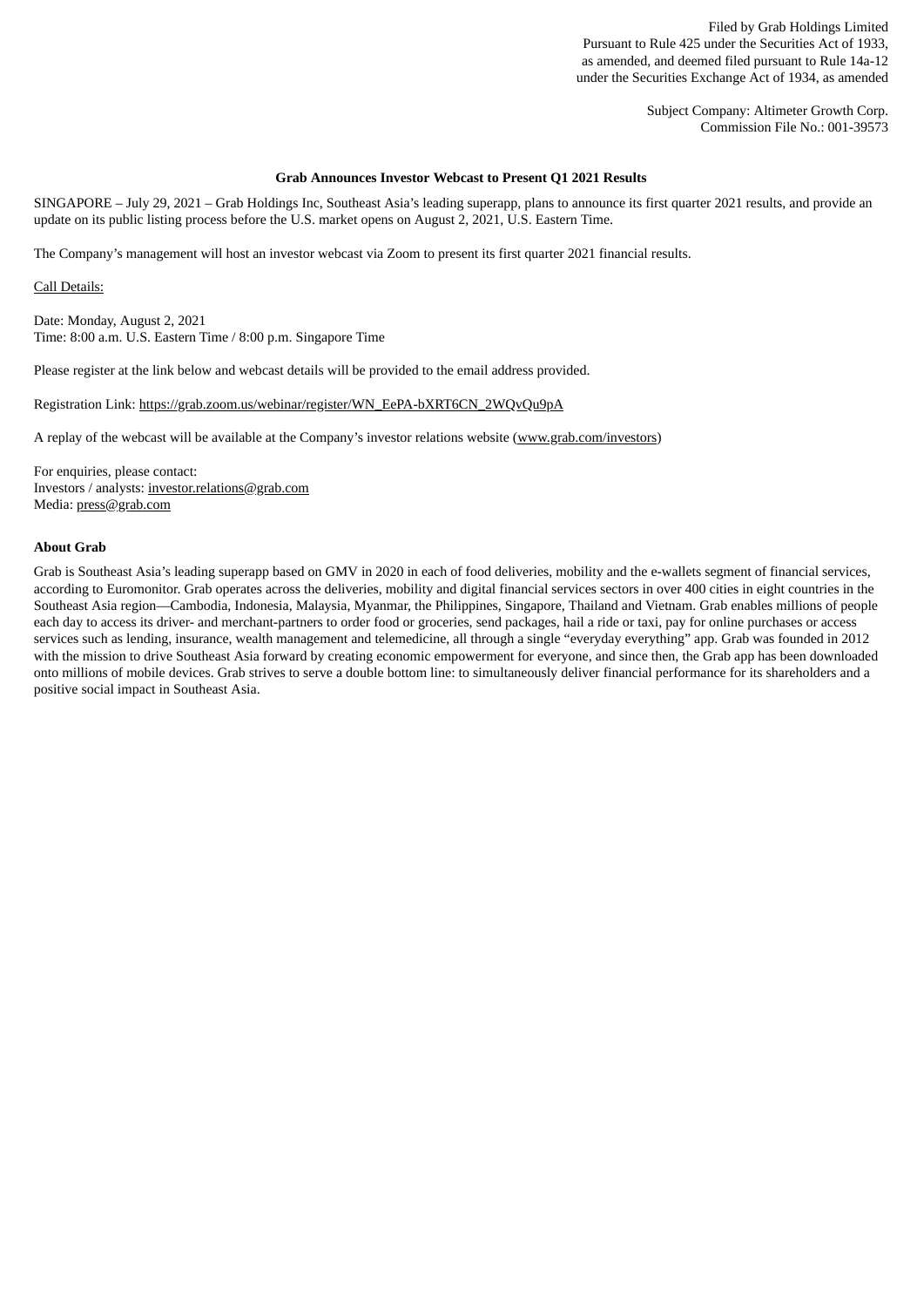#### **Forward-Looking Statements**

The announced financial results conference call may include "forward-looking statements" within the meaning of the federal securities laws with respect to the proposed transaction between Grab Holdings Inc. ("Grab"), Grab Holdings Limited ("PubCo") and Altimeter Growth Corp. ("AGC"). All statements other than statements of historical fact contained in the conference call, including, but not limited to, statements as to future results of operations and financial position, planned products and services, business strategy and plans, objectives of management for future operations of Grab, market size and growth opportunities, competitive position, technological and market trends and the potential benefits and expectations related to the terms and timing of the proposed transactions, are forward-looking statements. Some of these forward-looking statements can be identified by the use of forward-looking words, including "anticipate," "expect," "suggests," "plan," "believe," "intend," "estimates," "targets," "projects," "should," "could," "would," "may," "will," "forecast" or other similar expressions. All forward-looking statements are based upon estimates and forecasts and reflect the views, assumptions, expectations, and opinions of AGC and Grab, which are all subject to change due to various factors including, without limitation, changes in general economic conditions as a result of COVID-19. Any such estimates, assumptions, expectations, forecasts, views or opinions, whether or not identified in this document, should be regarded as indicative, preliminary and for illustrative purposes only and should not be relied upon as being necessarily indicative of future results.

The forward-looking statements contained in the announced conference call are subject to a number of factors, risks and uncertainties. Potential risks and uncertainties that could cause the actual results to differ materially from those expressed or implied by forward-looking statements include, but are not limited to, changes in domestic and foreign business, market, financial, political and legal conditions; the timing and structure of the business combination; changes to the proposed structure of the business combination that may be required or appropriate as a result of applicable laws or regulations; the inability of the parties to successfully or timely consummate the business combination, the PIPE investment and other transactions in connection therewith, including as a result of the COVID-19 pandemic or the risk that any regulatory approvals are not obtained, are delayed or are subject to unanticipated conditions that could adversely affect the combined company or the expected benefits of the business combination or that the approval of the shareholders of AGC or Grab is not obtained; the risk that the business combination disrupts current plans and operations of AGC or Grab as a result of the announcement and consummation of the business combination; the ability of Grab to grow and manage growth profitably and retain its key employees including its chief executive officer and executive team; the inability to obtain or maintain the listing of the post-acquisition company's securities on Nasdaq following the business combination; failure to realize the anticipated benefits of business combination; risk relating to the uncertainty of the projected financial information with respect to Grab; the amount of redemption requests made by AGC's shareholders and the amount of funds available in the AGC trust account; the overall level of demand for Grab's services; general economic conditions and other factors affecting Grab's business; Grab's ability to implement its business strategy; Grab's ability to manage expenses; changes in applicable laws and governmental regulation and the impact of such changes on Grab's business, Grab's exposure to litigation claims and other loss contingencies; the risks associated with negative press or reputational harm; disruptions and other impacts to Grab's business, as a result of the COVID-19 pandemic and government actions and restrictive measures implemented in response; Grab's ability to protect patents, trademarks and other intellectual property rights; any breaches of, or interruptions in, Grab's technology infrastructure; changes in tax laws and liabilities; and changes in legal, regulatory, political and economic risks and the impact of such changes on Grab's business. The foregoing list of factors is not exhaustive. You should carefully consider the foregoing factors and the other risks and uncertainties described in the "Risk Factors" section of PubCo's registration statement on Form F-4, the proxy statement/consent solicitation statement/prospectus discussed below, AGC's Quarterly Report on Form 10-Q and other documents filed by PubCo or AGC from time to time with the U.S. Securities and Exchange Commission (the "SEC"). These filings identify and address other important risks and uncertainties that could cause actual events and results to differ materially from those contained in the forward-looking statements. In addition, there may be additional risks that neither AGC nor Grab presently know, or that AGC or Grab currently believe are immaterial, that could also cause actual results to differ from those contained in the forward-looking statements. Forward-looking statements reflect AGC's and Grab's expectations, plans, projections or forecasts of future events and view. If any of the risks materialize or AGC's or Grab's assumptions prove incorrect, actual results could differ materially from the results implied by these forward-looking statements.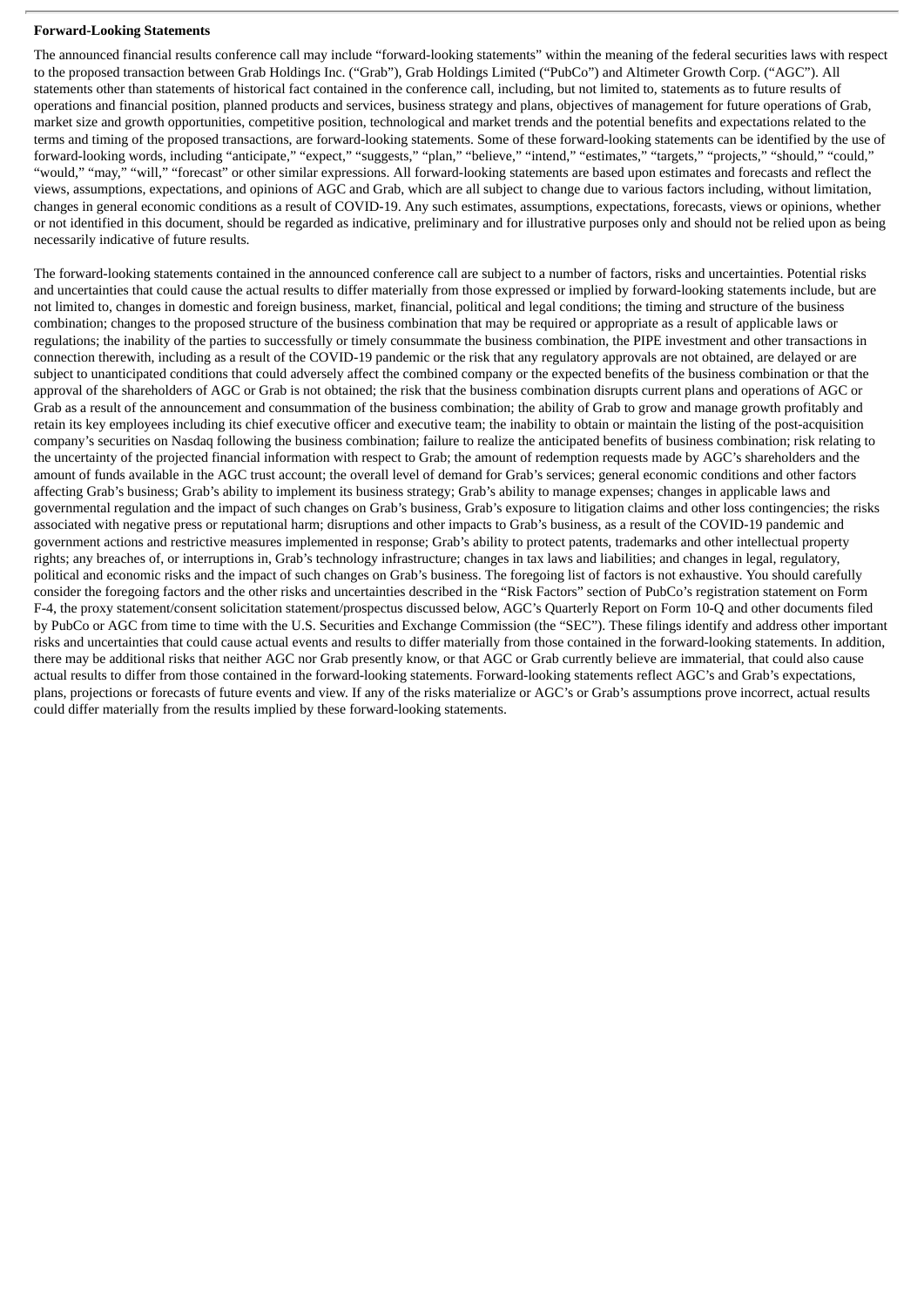Forward-looking statements speak only as of the date they are made. AGC and Grab anticipate that subsequent events and developments may cause their assessments to change. However, while PubCo, AGC and Grab may elect to update these forward-looking statements at some point in the future, PubCo, AGC and Grab specifically disclaim any obligation to do so, except as required by law. The inclusion of any statement in the conference call does not constitute an admission by Grab nor AGC or any other person that the events or circumstances described in such statement are material. These forwardlooking statements should not be relied upon as representing AGC's or Grab's assessments as of any date subsequent to the date of the conference call. Accordingly, undue reliance should not be placed upon the forward-looking statements.

## **Non-IFRS Financial Measures**

The announced financial results conference call may also include references to non-IFRS financial measures. Such non-IFRS measures should be considered only as supplemental to, and not as superior to, financial measures prepared in accordance with IFRS, and such non-IFRS measures may be different from non-IFRS financial measures used by other companies.

## **Important Information About the Proposed Transactions and Where to Find It**

The conference call may also refer to a proposed transaction between Grab and AGC. Nothing in the conference call will constitute an offer to sell or exchange, or the solicitation of an offer to buy or exchange, any securities, and there shall not be any sale of securities in any jurisdiction in which such offer, sale or exchange would be unlawful prior to registration or qualification under the securities laws of any such jurisdiction. The proposed transactions will be submitted to shareholders of AGC for their consideration.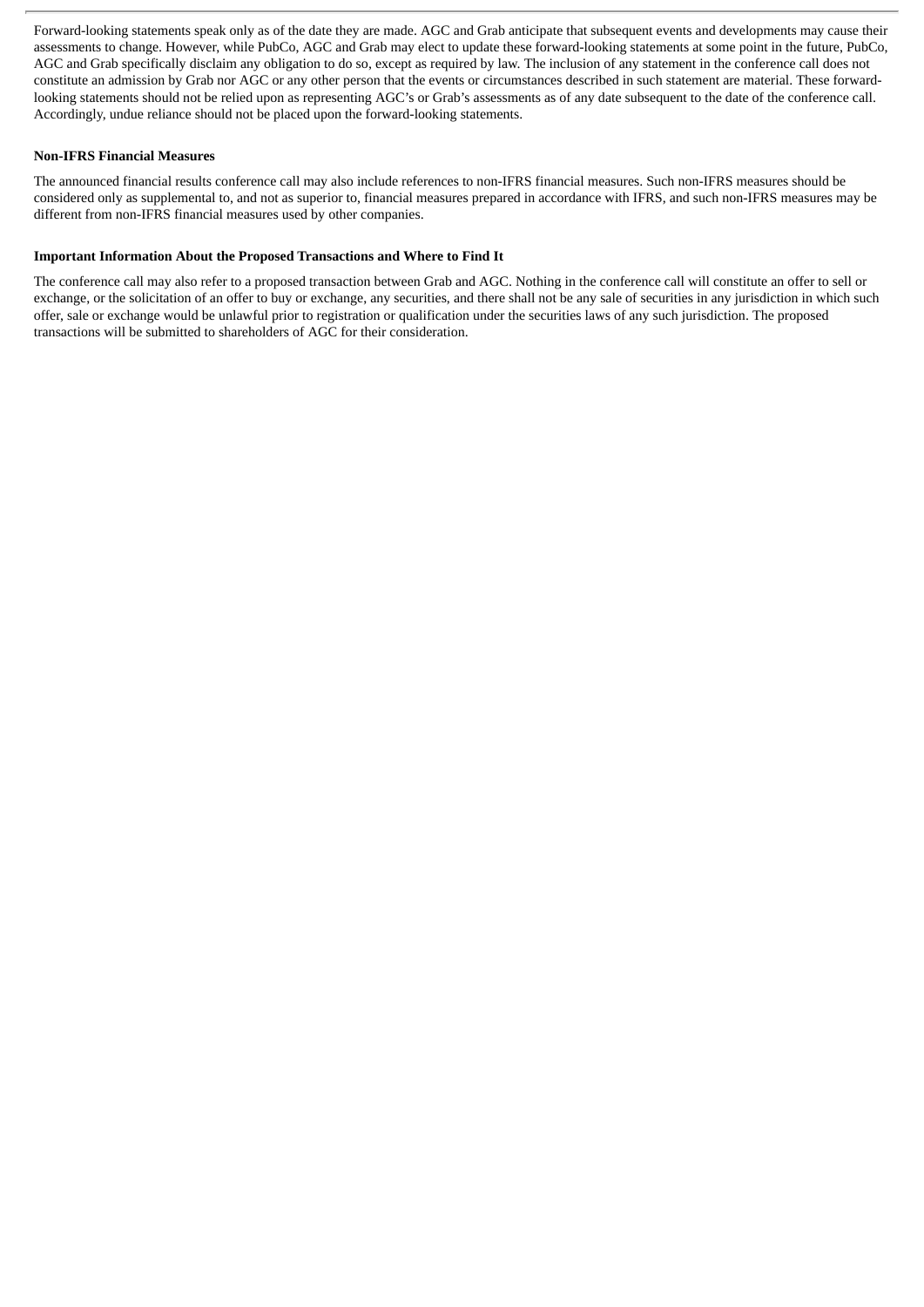GHL intends to file a registration statement on Form F-4 (the "Registration Statement") with the SEC which will include preliminary and definitive proxy statements to be distributed to AGC's shareholders in connection with AGC's solicitation for proxies for the vote by AGC's shareholders in connection with the proposed transactions and other matters as described in the Registration Statement, as well as the prospectus relating to the offer of the securities to be issued to Grab's shareholders in connection with the completion of the proposed business combination. AGC and GHL also will file other documents regarding the proposed transaction with the SEC.

After the Registration Statement has been filed and declared effective, AGC will mail a definitive proxy statement and other relevant documents to its shareholders as of the record date established for voting on the proposed transactions. This communication (including the conference call) is not a substitute for the Registration Statement, the definitive proxy statement/prospectus or any other document that AGC will send to its shareholders in connection with the business combination. AGC's shareholders and other interested persons are advised to read, once available, the preliminary proxy statement/prospectus and any amendments thereto and, once available, the definitive proxy statement/prospectus, in connection with AGC's solicitation of proxies for its special meeting of shareholders to be held to approve, among other things, the proposed transactions, because these documents will contain important information about AGC, GHL, Grab and the proposed transactions. Shareholders and investors may also obtain a copy of the preliminary or definitive proxy statement, once available, as well as other documents filed with the SEC regarding the proposed transactions and other documents filed with the SEC by AGC, without charge, at the SEC's website located at www.sec.gov or by directing a request to AGC. The information contained on, or that may be accessed through, the websites referenced in this announcement and during the announced conference call is not incorporated by reference into, and is not a part of, this announcement.

INVESTMENT IN ANY SECURITIES DESCRIBED HEREIN HAS NOT BEEN APPROVED OR DISAPPROVED BY THE SEC OR ANY OTHER REGULATORY AUTHORITY NOR HAS ANY AUTHORITY PASSED UPON OR ENDORSED THE MERITS OF THE OFFERING OR THE ACCURACY OR ADEQUACY OF THE INFORMATION CONTAINED HEREIN. ANY REPRESENTATION TO THE CONTRARY IS A CRIMINAL OFFENSE.

## **Participants in the Solicitation**

AGC, GHL and Grab and certain of their respective directors, executive officers and other members of management and employees may, under SEC rules, be deemed to be participants in the solicitations of proxies from AGC's shareholders in connection with the proposed transactions. Information regarding the persons who may, under SEC rules, be deemed participants in the solicitation of AGC's shareholders in connection with the proposed transactions will be set forth in GHL's proxy statement/prospectus when it is filed with the SEC. You can find more information about AGC's directors and executive officers in AGC's final prospectus filed with the SEC on September 30, 2020. Additional information regarding the participants in the proxy solicitation and a description of their direct and indirect interests will be included in the proxy statement/prospectus when it becomes available. Shareholders, potential investors and other interested persons should read the proxy statement/prospectus carefully when it becomes available before making any voting or investment decisions. You may obtain free copies of these documents from the sources indicated above.